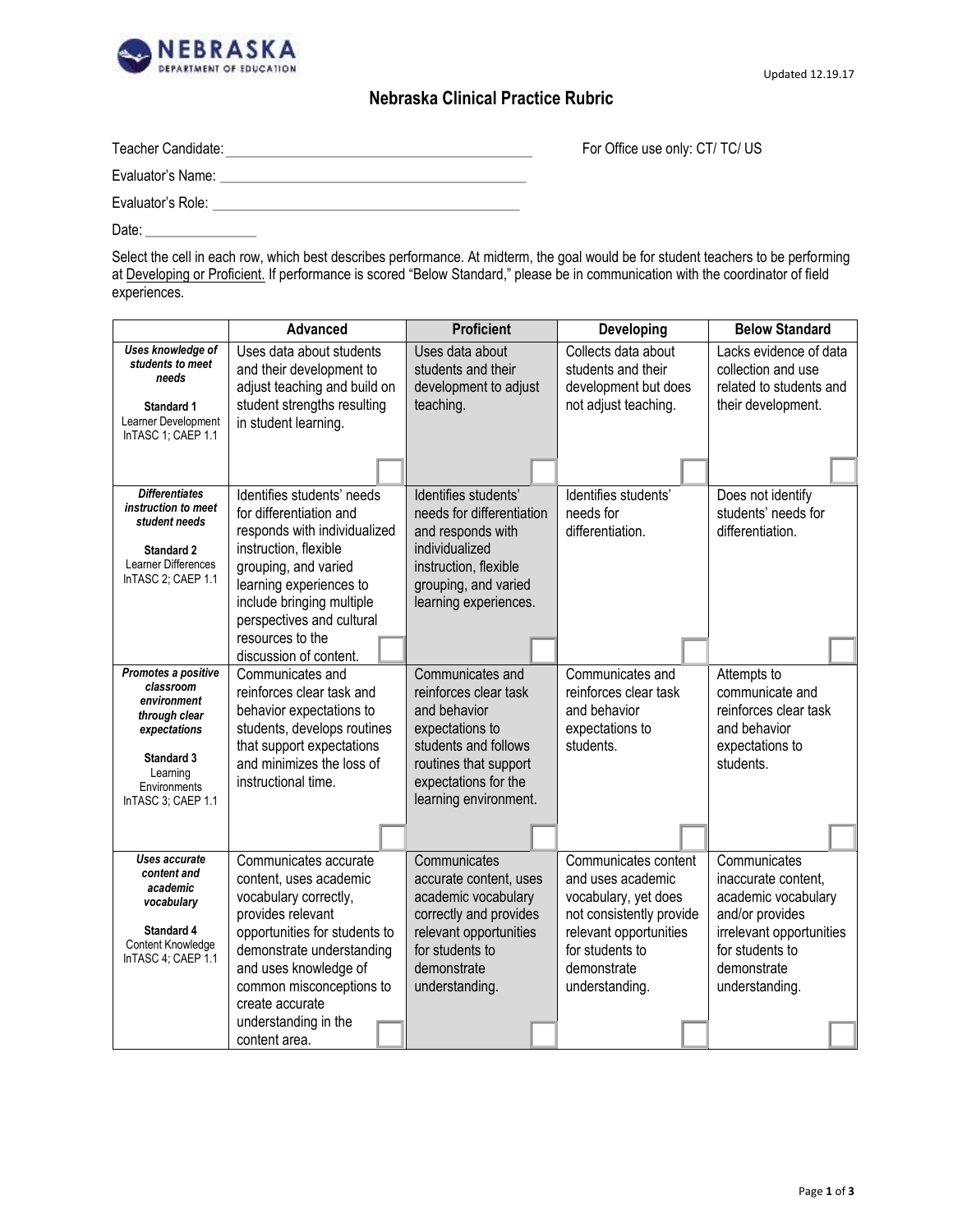

| <b>Engages students</b><br>in critical thinking<br>and collaborative<br>problem solving<br><b>Standard 5</b><br>Application of<br>Content<br>InTASC 5; CAEP 1.1 | Links concepts to help<br>students make connections<br>and engages students in<br>applying methods of inquiry<br>in the discipline to engage<br>learners in critical thinking.                                                                  | Links concepts to help<br>students make<br>connections and<br>engages students in<br>applying methods of<br>inquiry in the discipline.                                                               | Links concepts to help<br>students make<br>connections in the<br>discipline.                                         | Does not assist<br>students in making<br>connections in the<br>discipline.                                                                                       |
|-----------------------------------------------------------------------------------------------------------------------------------------------------------------|-------------------------------------------------------------------------------------------------------------------------------------------------------------------------------------------------------------------------------------------------|------------------------------------------------------------------------------------------------------------------------------------------------------------------------------------------------------|----------------------------------------------------------------------------------------------------------------------|------------------------------------------------------------------------------------------------------------------------------------------------------------------|
|                                                                                                                                                                 |                                                                                                                                                                                                                                                 |                                                                                                                                                                                                      |                                                                                                                      |                                                                                                                                                                  |
| <b>Develops literacy</b><br>and communication<br>skills through<br>content<br><b>Standard 5</b><br>Application of<br>Content<br>InTASC 5; CAEP 1.1              | Engages students to utilize<br>literacy and communication<br>skills from a variety of<br>resources and perspectives<br>to address targeted<br>purposes and audiences.                                                                           | Engages students to<br>utilize literacy and<br>communication skills by<br>accessing a variety of<br>resources and<br>perspectives to show<br>understanding of<br>content.                            | Engages students in<br>developing literacy and<br>communication skills.                                              | Provides few<br>opportunities for<br>students to develop<br>literacy and<br>communication skills.                                                                |
| Uses classroom                                                                                                                                                  | Uses classroom formative                                                                                                                                                                                                                        |                                                                                                                                                                                                      | Uses classroom                                                                                                       | Uses classroom                                                                                                                                                   |
| assessment<br><b>Standard 6</b><br>Assessment<br>InTASC 6; CAEP 1.1                                                                                             | and summative assessments<br>that match objectives and<br>inform instructional decisions<br>to guide implementation of<br>differentiated instructional<br>strategies to include<br>designing and/or adapting<br>interventions as a result.      | Uses classroom<br>formative and summative<br>assessments that match<br>objectives and inform<br>instructional decisions to<br>guide implementation of<br>differentiated<br>instructional strategies. | formative and<br>summative<br>assessments that<br>match objectives and<br>inform instructional<br>decisions.         | formative and<br>summative<br>assessments but may<br>not match objectives<br>and/or inform<br>instructional decisions.                                           |
|                                                                                                                                                                 |                                                                                                                                                                                                                                                 |                                                                                                                                                                                                      |                                                                                                                      |                                                                                                                                                                  |
| Assesses for<br>learning<br><b>Standard 6</b><br>Assessment<br>InTASC 6; CAEP 1.1                                                                               | Uses student performance<br>data and knowledge of<br>students to identify<br>interventions that support<br>and/or advance learning<br>through a series of<br>differentiated assessment<br>practices that positively<br>impact learning.         | Uses student<br>performance data and<br>knowledge of students<br>to identify interventions<br>that support and/or<br>advance students to<br>positively impact<br>learning.                           | Uses student<br>performance data and<br>knowledge of students<br>to identify interventions<br>that support students. | Does not use student<br>performance data<br>and/or knowledge of<br>students to identify<br>interventions that<br>support students.                               |
| <b>Plans</b> for                                                                                                                                                | Sequences learning                                                                                                                                                                                                                              | Sequences learning                                                                                                                                                                                   | Sequences learning                                                                                                   | Provides little or no                                                                                                                                            |
| instruction<br><b>Standard 7</b><br>Planning for<br>Instruction<br>InTASC 7; CAEP 1.1                                                                           | experiences linked to the<br>learning objectives,<br>performance tasks and<br>assessments to provide<br>multiple ways for students<br>to demonstrate knowledge<br>and skills to include using<br>data to adjust for recurring<br>learning needs | experiences linked to<br>the learning objectives,<br>performance tasks and<br>assessments to provide<br>multiple ways for<br>students to<br>demonstrate<br>knowledge and skills.                     | experiences linked to<br>the learning objectives,<br>performance tasks and<br>assessments.                           | evidence of sequenced<br>learning experiences<br>and/or experiences are<br>not linked to the<br>learning objectives,<br>performance tasks<br>and/or assessments. |
|                                                                                                                                                                 | throughout planning.                                                                                                                                                                                                                            |                                                                                                                                                                                                      |                                                                                                                      |                                                                                                                                                                  |
| Incorporates digital<br>tools into<br>instruction<br>Standard 8<br>Instructional<br>Strategies<br>InTASC 8; CAEP 1.1                                            | Designs or adapts relevant<br>learning experiences that<br>incorporate digital tools and<br>resources to promote<br>student learning and<br>creativity.                                                                                         | Provides relevant<br>learning experiences<br>that incorporate digital<br>tools and resources to<br>promote student<br>learning and<br>creativity.                                                    | Provides relevant<br>learning experiences<br>that incorporate digital<br>tools to stimulate<br>interest.             | Provides learning<br>experiences that<br>incorporate digital tools<br>infrequently or<br>ineffectively.                                                          |